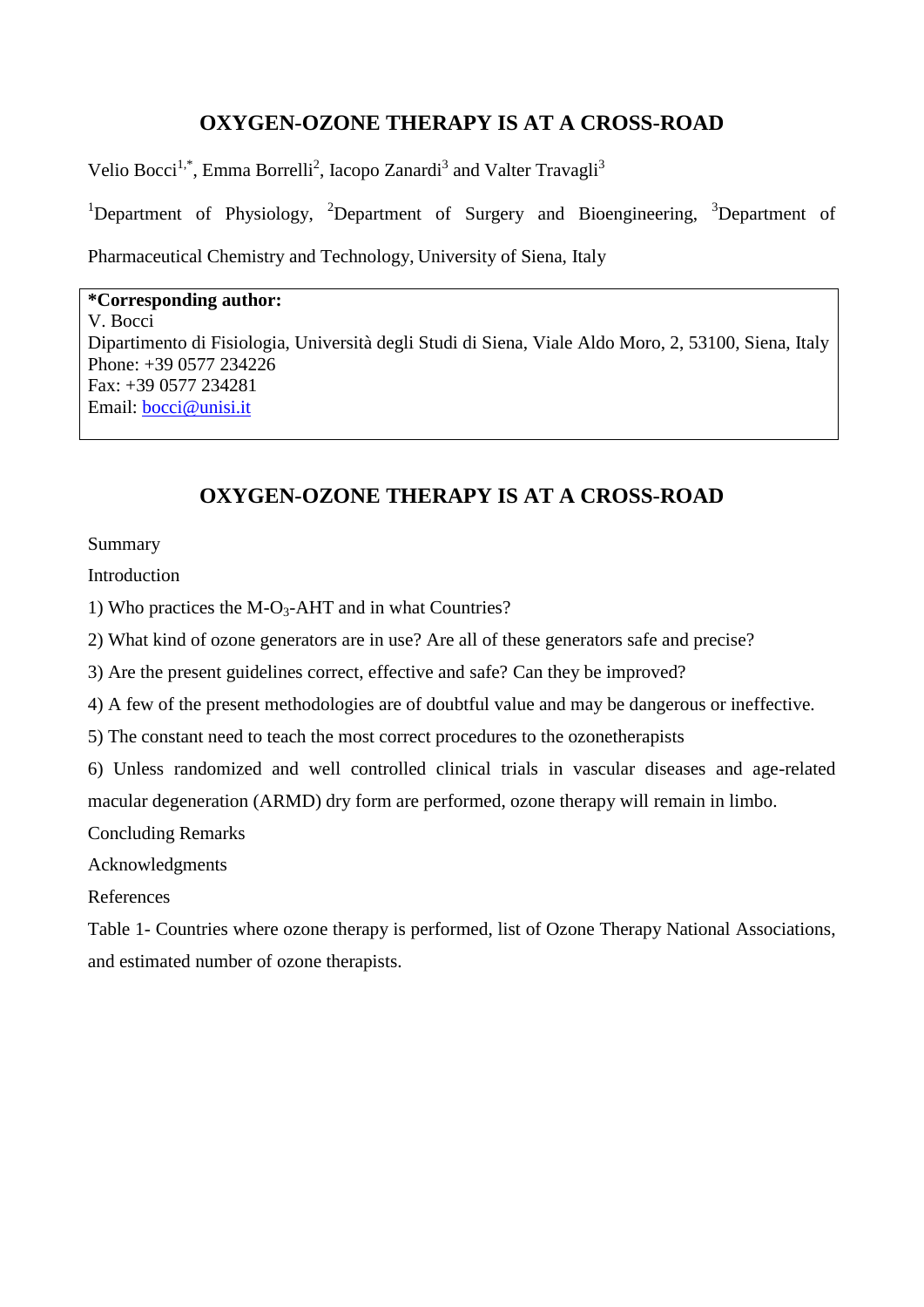## **SUMMARY**

Oxygen-ozone therapy is slowly coming into age and it is being used in many Countries. However, while the treatment of hernial disk by simply injecting a little volume of gaseous  $O_2-O_3$  inside the nucleus pulposus is a great success, the use of the so-called major ozonated-autohemotherapy (M- $O_3$ -AHT), consisting of 200 mL of autologous blood treated with gaseous  $O_2-O_3$  mixture and rapidly infused into the donor, lags behind due to a number of reasons among which lack of standardization, need of numerous treatment, lack of knowledge, skepticism and even denial. Skepticism, which is fundamental to the scientific method, can be overcome only by showing the validity of M-O<sub>3</sub>AHT in controlled and randomized clinical trials on specific diseases, as correctly requested by the official Medicine. This paper aims to emphasize all the problems plaguing this therapeutic modality and to suggest remedies to enhance its progress and development.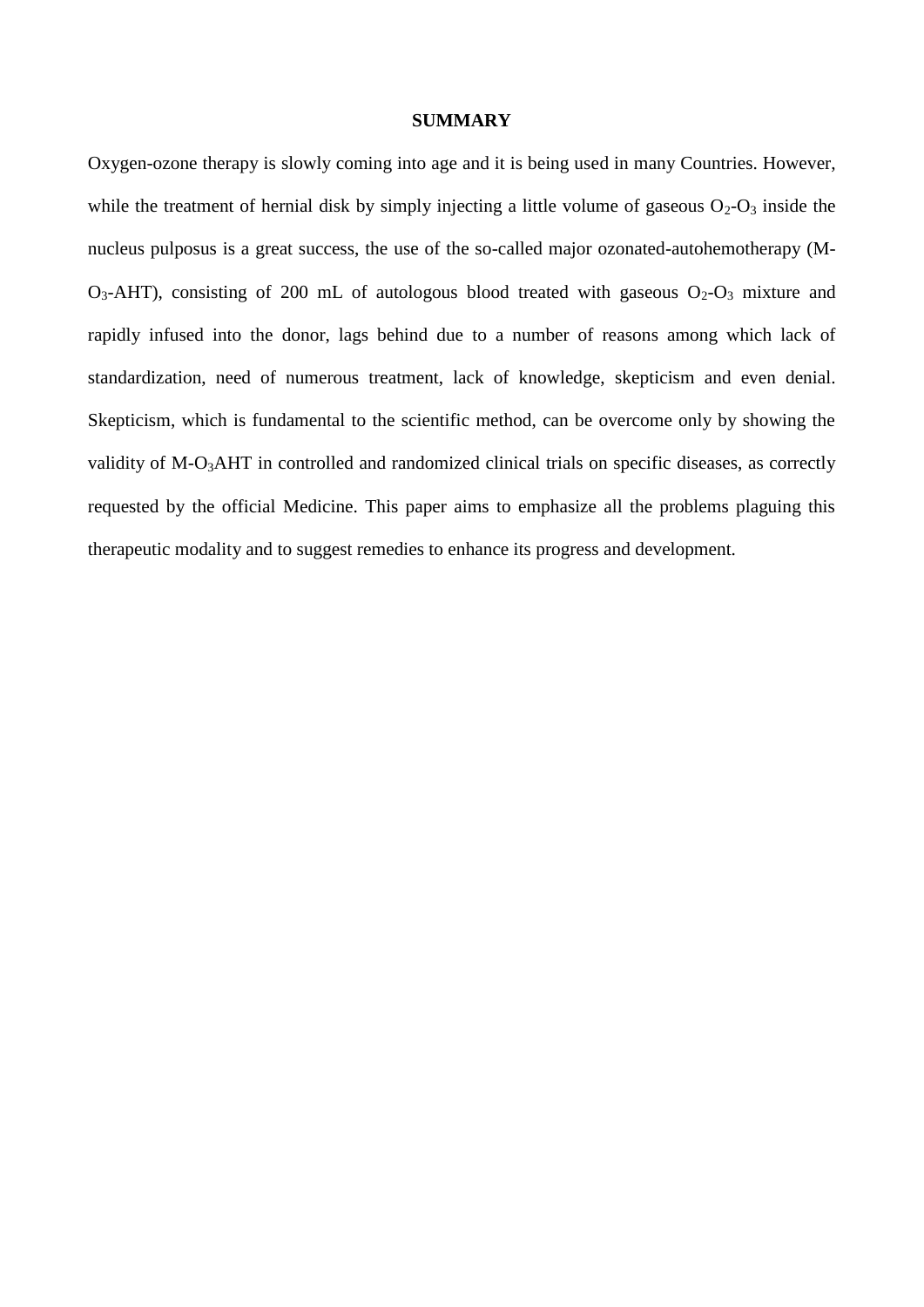#### **INTRODUCTION**

During the last two decades the considerable progress in understanding the biological mechanism of action of ozone has not been paralleled by a congruent progress in clinical results with the exception of a breakthrough in Orthopedics. Herniated disc (frequently L4-L5) is frequent and painful and can be often cured by the administration of a single volume of oxygen  $(O_2)$ -ozone  $(O_3)$  mixture  $(O_3)$ about 150-180  $\mu$ g in 4-6 mL of O<sub>2</sub>) injected into the affected nucleus pulposus [1]. By spreading the word, many thousands of patients undergo this treatment every year in all Continents. On the other hand, by using the classical and safe major ozonated autohemotherapy  $(M-O<sub>3</sub>-AHT)$ , no real progress has been made for the treatment of vascular diseases (stroke, chronic heart disease, CHD) and peripheral obstructive arterial disease (POAD) [2]. Although they represent the first cause of death and in spite of a possibly valid ozone therapy, these diseases remain in the realm of orthodox medicine with meager results for several reasons. The first problem is that randomized and well controlled clinical studies are still lacking because ozone therapy has no sponsors and is actually either objected or unknown to clinical scientists. A second problem is that the  $M-O_3$ -AHT must be performed for several months thus being expensive and cumbersome. Practitioners can do that but, by being carried out with different, often unsuitable procedures and schedules, results are not scientifically acceptable. The negligence and disinterest of most Health Authorities and the overpower of pharmaceuticals, which can profusely support clinical researches as well as clinicians, represent one of the main obstacle for the progress of ozone therapy. Moreover, a crucial question is if ozone therapy intended as a real scientific endeavor is correctly pursued or, by remaining in practitioners' hands, is and will remain an obscure complementary approach. Therefore, there is an urgent need to improve the efficacy of  $M-O_3$ -AHT. This is not a naïve question and indeed regarding M-O<sub>3</sub>-AHT, which theoretically has the power to really improve some human diseases [2], an objective evaluation of the state of the art is necessary and is the aim of this paper. The following aspects will be examined:

1) Who practices the  $M-O<sub>3</sub>$ -AHT and in what Countries?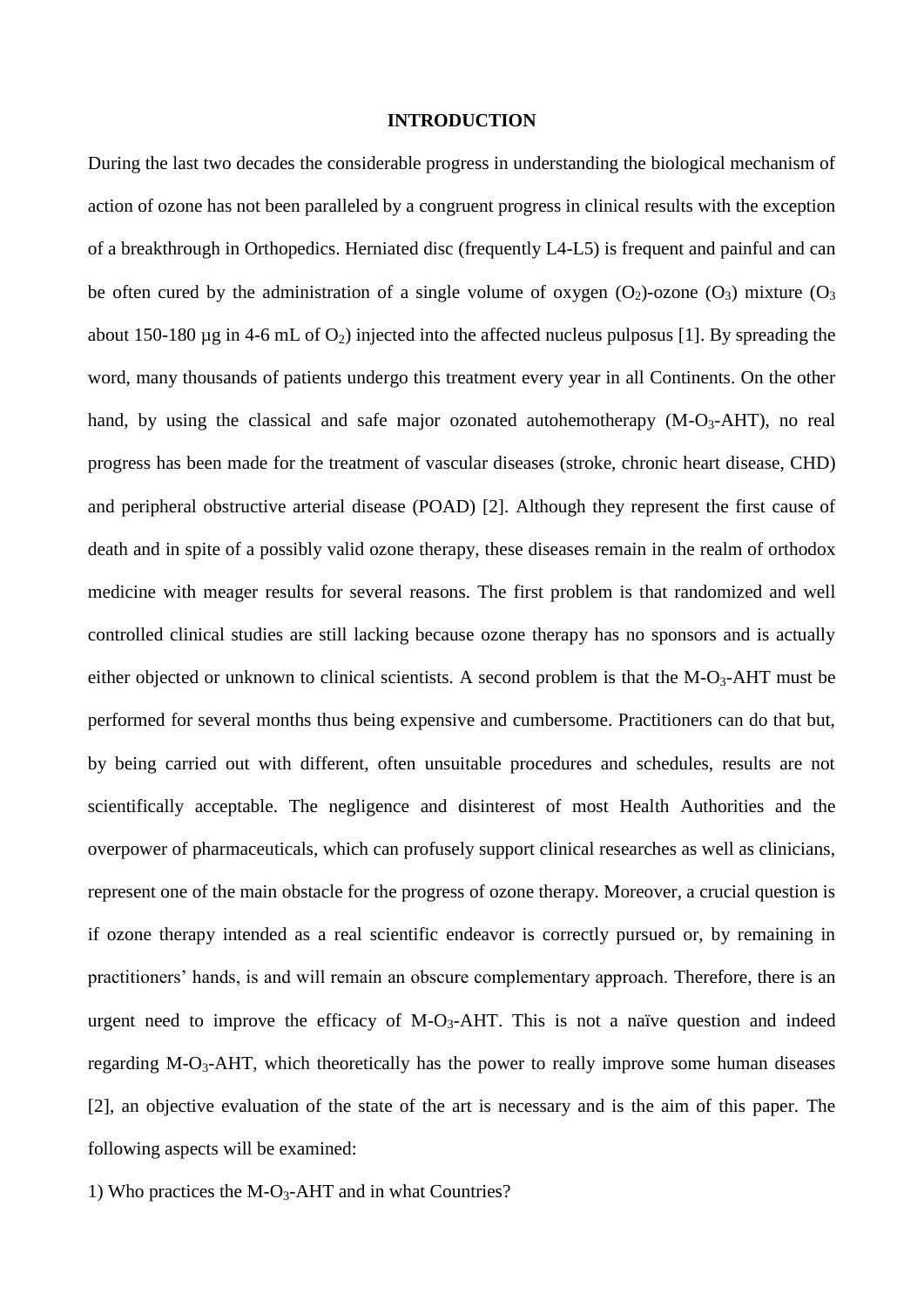2) What kind of ozone generators are in use? Are all of these generators safe and precise?

3) Are the present guidelines correct, effective and safe? Can they be improved?

4) A few of the present methodologies are of doubtful value and may be dangerous or ineffective.

5) The constant need to teach the most correct procedure to the ozonetherapists.

6) Unless randomized and well controlled clinical trials in vascular diseases and age-related macular degeneration (ARMD), dry form, are performed, ozone therapy will remain in limbo.

### **1) Who practices the M-O3-AHT and in what Countries?**

With rare exception, ozone therapy is in private practitioners' hands. University professor and distinguished clinical scientists either do not know the existence of ozone therapy or they completely disregard it. One of us (V.B.), during several University's congresses, has discussed ozone therapy and had conversation with prof. H. Sies, prof. M.U. Dianzani, Dr. H. Forman, who invariably thought that ozone therapy was an empirical and useless approach. Prof. W. Pryor, as other chemists, have been dead against this medical practice because for them ozone is "always toxic and should never be used in medicine". It is regretful that chemists do not understand the subtlety of biology where a calibrated but potentially dangerous stress is able to provoke a beneficial response. The only one who did not scorn the approach has been prof. L. Packer, a biochemist expert in antioxidant compounds, who actually wrote a letter saying that he firmly believed in the correctness of the concept.

In some Countries as Canada and England, some practitioners of naturopathy and technical engineers practice ozone therapy but hopefully avoid to perform  $M-O_3-AHT$ . In theory only physicians should carry out this procedure but it remains uncertain their knowledge of the problem. Often they practice without having followed an appropriate course and simply follow the instructions, not necessarily correct or adequate for different diseases, of the ozone generator's producer. Another disturbing fact is that the physician, aiming to do the best for the patient, most often associates ozone therapy with phytotherapy, or homeopathy, or even magnetotherapy thus making any therapeutic results incomprehensible and useless for evaluation.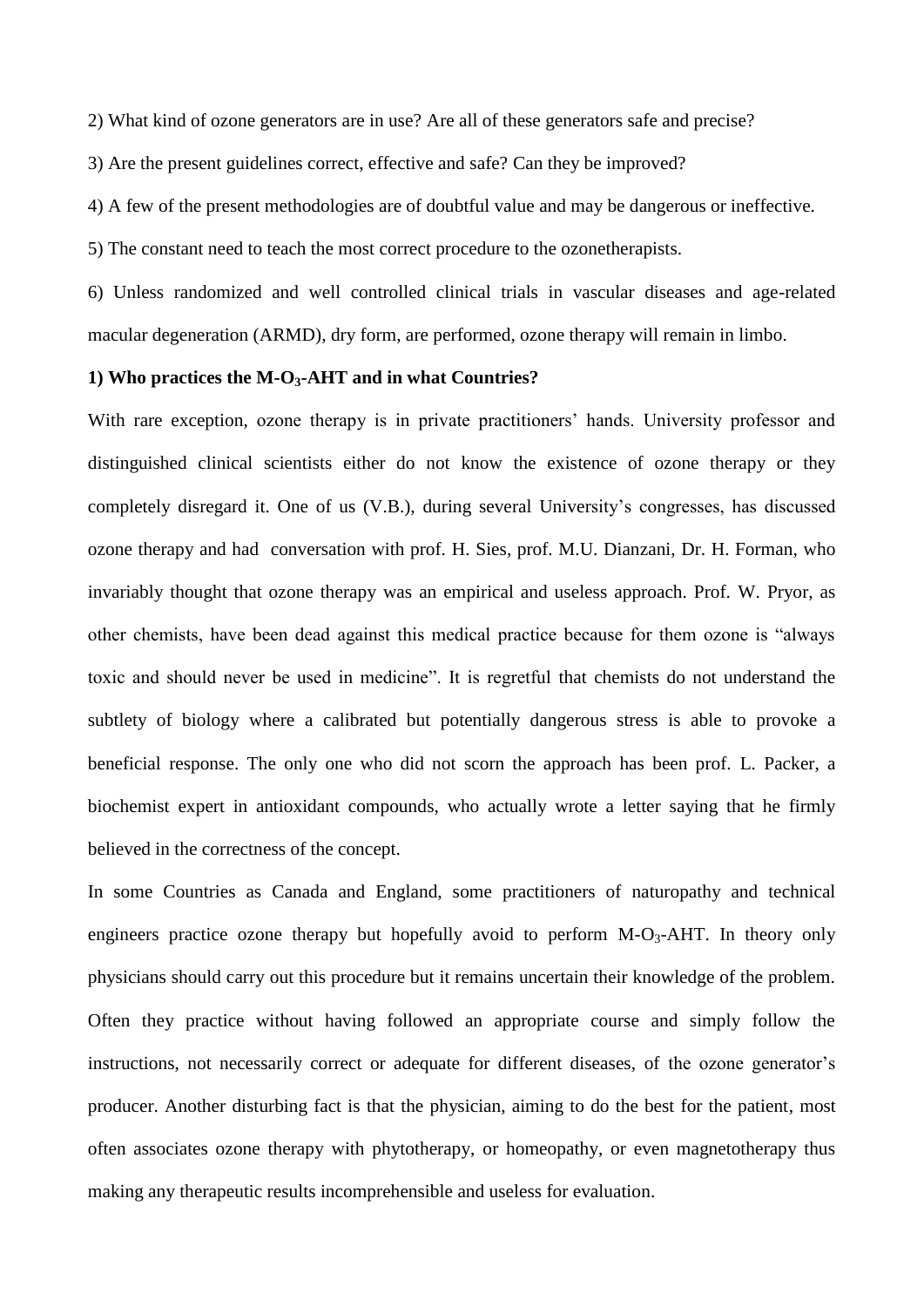Table I shows that M-O<sub>3</sub>-AHT is performed in many Countries and, while in some there are two or three societies of ozone therapy most often in conflict of interest, in others ozone therapy is still in the initial phase. Germany has the higher number of private practitioners but to our knowledge M-O3-AHT is not practiced in University hospitals. The same happens in Italy and practically in all Countries with the exception of the Russian Federation, probably Ukraine, Cuba, India and China where the Health Authorities allow ozone therapy performed in public hospitals. This is so because they have to satisfy too many patients and whenever possible, ozone therapy helps to keep medical expenses very low. This behavior is laudable although, as it will be discussed in 4), the quality of the service is not always valid.

## **2) What kind of ozone generators are in use? Are all of these generators safe and precise?**

This is one of the crucial points because a good ozone therapist performs a bad treatment by using a defective generator. Until 1990 they were unreliable but today a valid generator is built with the best ozone-resistant materials such as AISI316L stainless steel, pure titanium grade 2, Pyrex<sup>®</sup> glass, Teflon<sup>®</sup>, Viton<sup>®</sup>, avoiding any other material such as Al that could be released due to O<sub>3</sub> oxidation. Moreover, a precise photometer reading  $O_3$  concentration at 253.7 nm, within the Hartley band, is essential for checking on a digital display the  $O_3$  concentration in the gas mixture (medical  $O_2 \geq$  $95\% + O_3 \leq 5\%$ ) flowing into the syringe during withdrawal. Owing to the decay of the Hg vapour lamp, the photometer must be checked every 6-12 months depending on its utilization. Another photometer measures  $O_3$  concentration at 600 nm (Chappuis band) but it is 2500-fold less sensitive. The generator must be checked once a year and, if necessary, adjusted on the basis of  $O_3$ concentration measured by the iodometric method considered the gold standard. When  $O_3$  reacts with the KI solution, iodine is generated and the solution acquires an amber colour which, upon reduction with a titrated solution of  $Na<sub>2</sub>S<sub>2</sub>O<sub>3</sub>$  and a starch indicator allows the determination of the  $O_3$  concentration with a reproducibility of about 2% with the measured  $O_3$  concentration. Owing to  $O_3$  rapid decay, what is very important is firstly the immediate use of the gas mixture and not so much small changes  $(\pm 1\%)$  of concentration. Secondly, polypropylene, silicon–coated syringes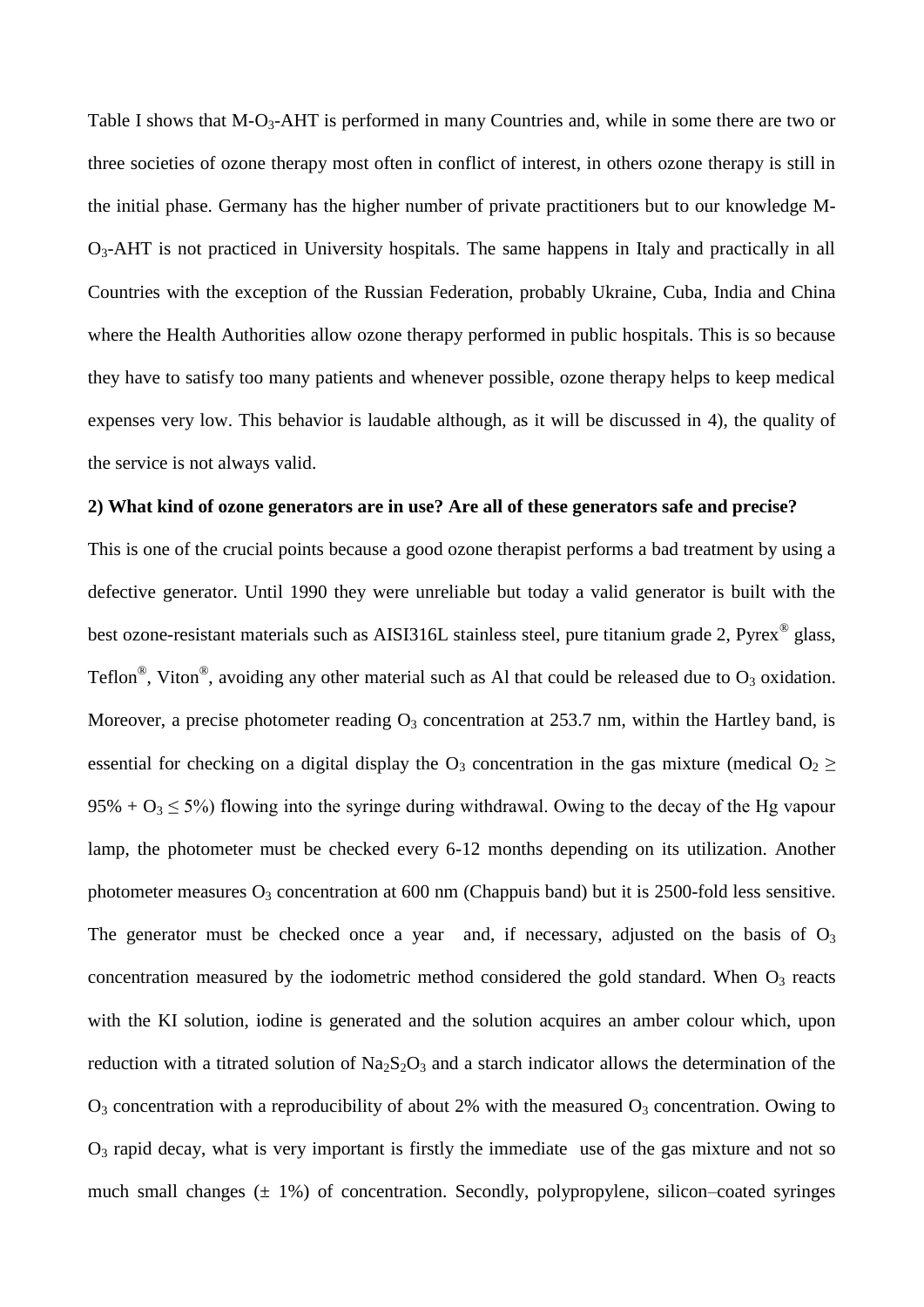must be used only once. Most of the medical generators can deliver the  $O_2-O_3$  mixture from 1 to up to 110 µg/mL, at a slightly higher atmospheric pressure and these are safe. However, there is at least one German generator working with the so-called "hyperbaric method". This instrument delivers from 0 to 70  $\mu$ g/mL of O<sub>3</sub> with a gas constant flow of 0.9 L/min. The term "hyperbaric" appears misleading because the  $O_2-O_3$  gas mixture has a maximal pressure of 1.05 bar, hence as all other generators. The only difference is that the infusion of the ozonated blood into the patient occurs at a more elevated pressure (~ 200 mbar) similar to the arterial pressure of the patient. That is why this method is denominated "hyperbaric". It is important to emphasize that the  $O_3$ concentration does not increase as if  $O_3$  was under hyperbaric pressure and therefore the advantage is only a faster infusion that obviously must be well regulated to avoid embolism. How relevant is this faster infusion remains to be ascertained.

In reality there are too many different ozone generators, some of which do not have the photometer or do not have the CE symbol. Some generators are less expensive but of poor quality and, when properly checked, do not deliver the presumed  $O_3$  concentration. This is a serious pitfall that makes impossible to accept reliable data from practitioners. Almost needless to say that any type of generator must be provided with an ozone destructor, i.e. an effective catalyzer system to insure the conversion of excess or unused  $O_3$  back into  $O_3$ .  $O_3$  must never pollutes the air and must not be inhaled at anytime. Finally, the gas mixture to mix with blood must be always filtered (0.2 um pore diameter) to prevent bacterial contamination from medical  $O_2$ , which is not sterile.

## **3) Are the present guidelines correct, effective and safe? Can they be improved?**

Several guidelines have been presented at different times and will be compared [3-5]. The older one and still partly used in Germany is the most conservative and regarding  $M-O<sub>3</sub>-AHT$  has been devised by Ozonosan-Hansler and based on the use of 250 mL glass bottles with a microporous device (the so-called Mikro-Perl system), which is used for insufflating the gas mixture directly into the 50 or at most 100 mL of blood anticoagulated with sodium citrate. The sudden gas inflow causes an intensive foaming that almost fills the bottle. After a few seconds mixing, the bottle is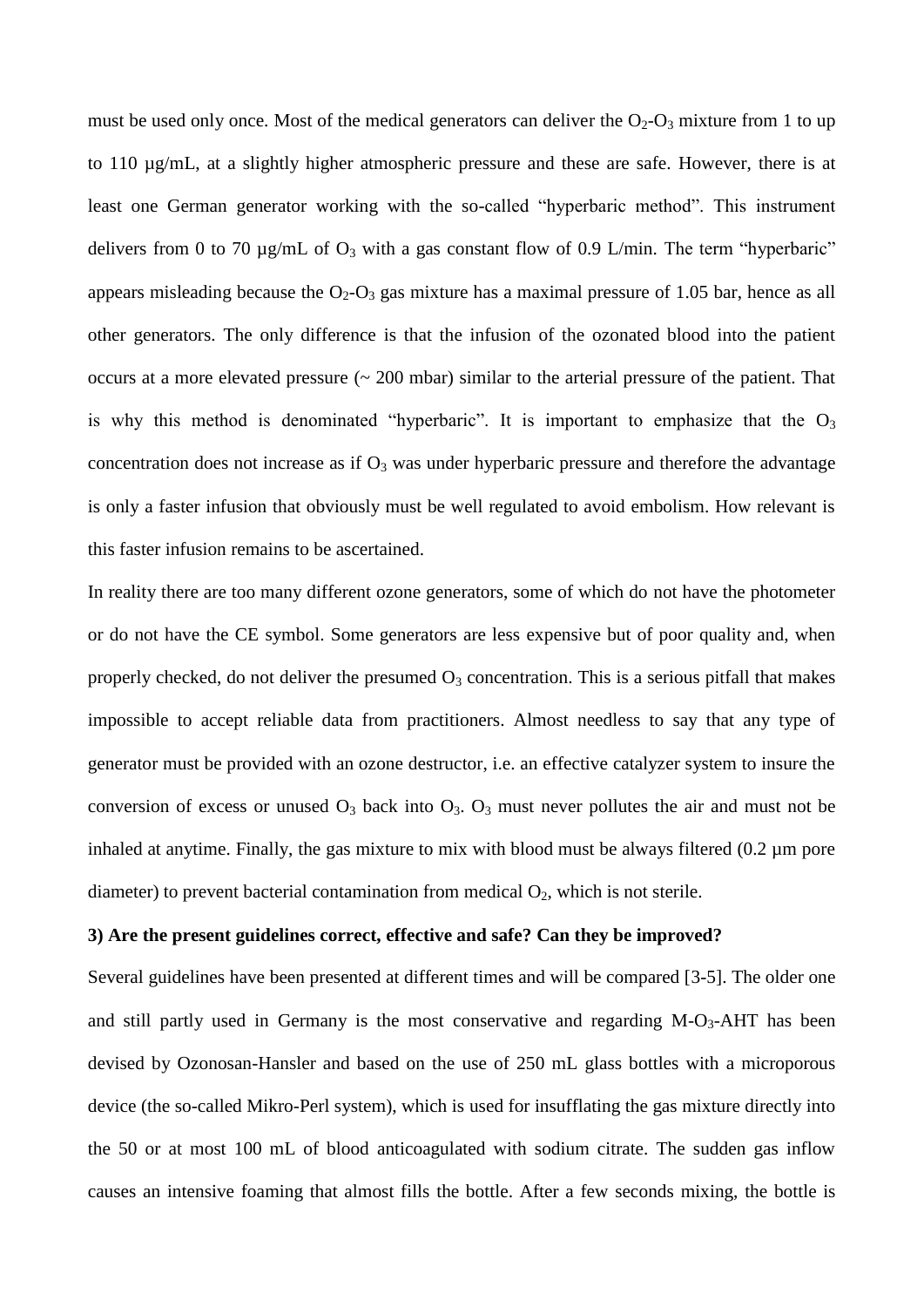turned upside-down and the ozonated blood infused into the donor, via the same tubing used for blood withdrawal.

The general rule is to avoid the gas bubbling into blood but, in this case, it has been claimed that  $O_3$ instantaneously mixes with blood. The examination of the ozonated blood showed that the  $PaO<sub>2</sub>$ have barely reached 95 mmHg and hemolysis was 3-5%. This is not surprising because the intensive foaming causes a sudden modification and breakdown of the erythrocyte membrane. Several years ago, a German ozonetherapist told us that the rapid infusion insured a further activation of the circulating blood like the spreading of wildfire under a gale. This sounds romantic, but it is not supported by experimental data. Useful  $O_3$  concentrations are said to be in the range of 5-25 µg/mL of gas per mL of blood. These concentrations are said to be very active but clinical results in different diseases have never been published in peer-reviewed journals. Moreover, no comparative evaluation between this method and the one using 500 mL glass bottles (25 mL sodium citrate  $3.8\%$  + 225 mL of blood has been performed; in the latter case,  $O_3$  concentrations ranging from 10 up to 80 µg/mL gas per mL of blood, 0.21-1.6 mM) has been determined as the useful "therapeutic window" [6]. On the belief that the German guideline has not been influenced by the homeopathic concept, our experimental work has aimed to clarify the biochemical modifications of human blood and to understand how ozone acts. In line with a previous evaluation [7], it was found that  $O_3$ , ten-fold more soluble than  $O_2$ , at normal atmospheric pressure dissolves very rapidly in the water of plasma and immediately reacts, partly with hydrosoluble antioxidant of plasma (ascorbic acid, uric acid, GSH, free cysteine) and with unsaturated fatty acids transported by albumin [6].

## $-R-CH=CH-R + H<sub>2</sub>O + O<sub>3</sub>$   $\longrightarrow$  2 RCHO + H<sub>2</sub>O<sub>2</sub>

After 5 min of gentle mixing the blood with the gas mixture,  $O_3$  is totally exhausted and acts as a pro-drug. The multiple reactions are now well known: Aa is partially oxidized to dehydroascorbate, uric acid to allantoine and GSH to GSSG. The generated  $H_2O_2$  as a ROS creates a very transitory gradient between plasma and blood cell intracellular water and is essential for activating a number of biochemical reactions [6]. The generated alkenals (lipid oxidation products, LOPs), mainly 4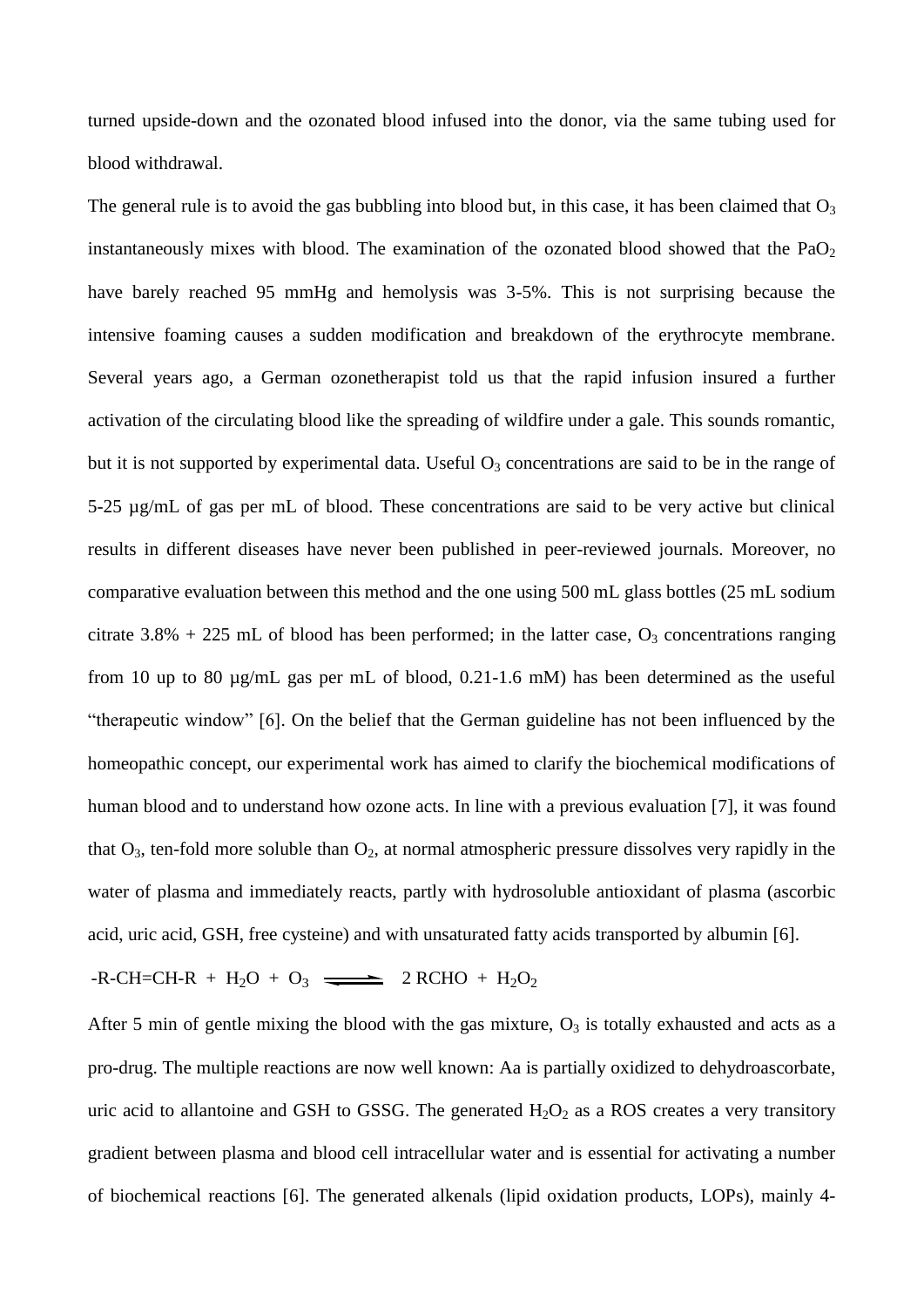HNE, form an adduct either with Cys34 or with nine nucleophilic groups (Lys and His) available in albumin [8,9] which is the most important antioxidant preventing any damage on cell membranes [10]. With this procedure, the  $PaO<sub>2</sub>$  raises up to 400 mmHg and hemolysis remains negligible if the total antioxidant capacity is in the range of 1,4-1,8 mM [11]. Our recent metabonomic study has shown that an  $O_3$  concentration of 10  $\mu$ g/mL per mL of normal human blood (0.21  $\mu$ mol) is practically ineffective because  $O_3$  reactivity is totally quenched by antioxidants [12]. By increasing the  $O_3$  concentration up to 80 µg/mL per mL of blood (1.6 mM) the antioxidant capacity is transiently reduced of about 30% and the hemolysis is still less than 1% [13]. Only by significantly increasing the  $O_3$  concentration and exhausting the free antioxidants in plasma, the hemolysis goes up (e.g.  $>5\%$  at 800 µg/mL) [12]. Needless to say that a progressive increase of O<sub>3</sub> concentration (from 20 to 160 µg/mL per mL of blood, 0.42-3,2 mM) is also paralleled by an increased generation of  $H_2O_2$ , alkenals and hemolysis. These data indicate that our therapeutic window (0.42-1.6 mM) is quite safe. Actually, the slight increased hemolysis is favourable because free Hb, bound to haptoglobin, after being taken up by reticulo-endothelial system, enhances the release of hemeoxygenase-I (HO-I) which is one of the most protective enzymes [14]. Indeed, once patients have become ozone-tolerant, it would be interesting to evaluate the therapeutic activity of the highest range of  $O_3$  concentration (1.6-3.2 mM) in ozone-resistant diseases. It is very unfortunate that old experiments unphysiologically performed with 3-fold washed human erythrocytes showed their damage when tested even with low  $O_3$  concentrations [15,16]. These results have negatively and erroneously influenced the search of appropriate  $O_3$  dosages and have conditioned the present guidelines.

While it is true that the recommended amount of sodium citrate is a good anticoagulant without any risk, it appears worthwhile to evaluate the relevance of Ca-heparin. In this case the physiological  $Ca<sup>2+</sup>$  level (about 1.0 mM) remains available and the production of some cytokine is significantly enhanced in comparison to ozone stimulation of the same blood samples treated with citrate [17]. This is a relevant finding when an immune response needs to be improved. Furthermore, the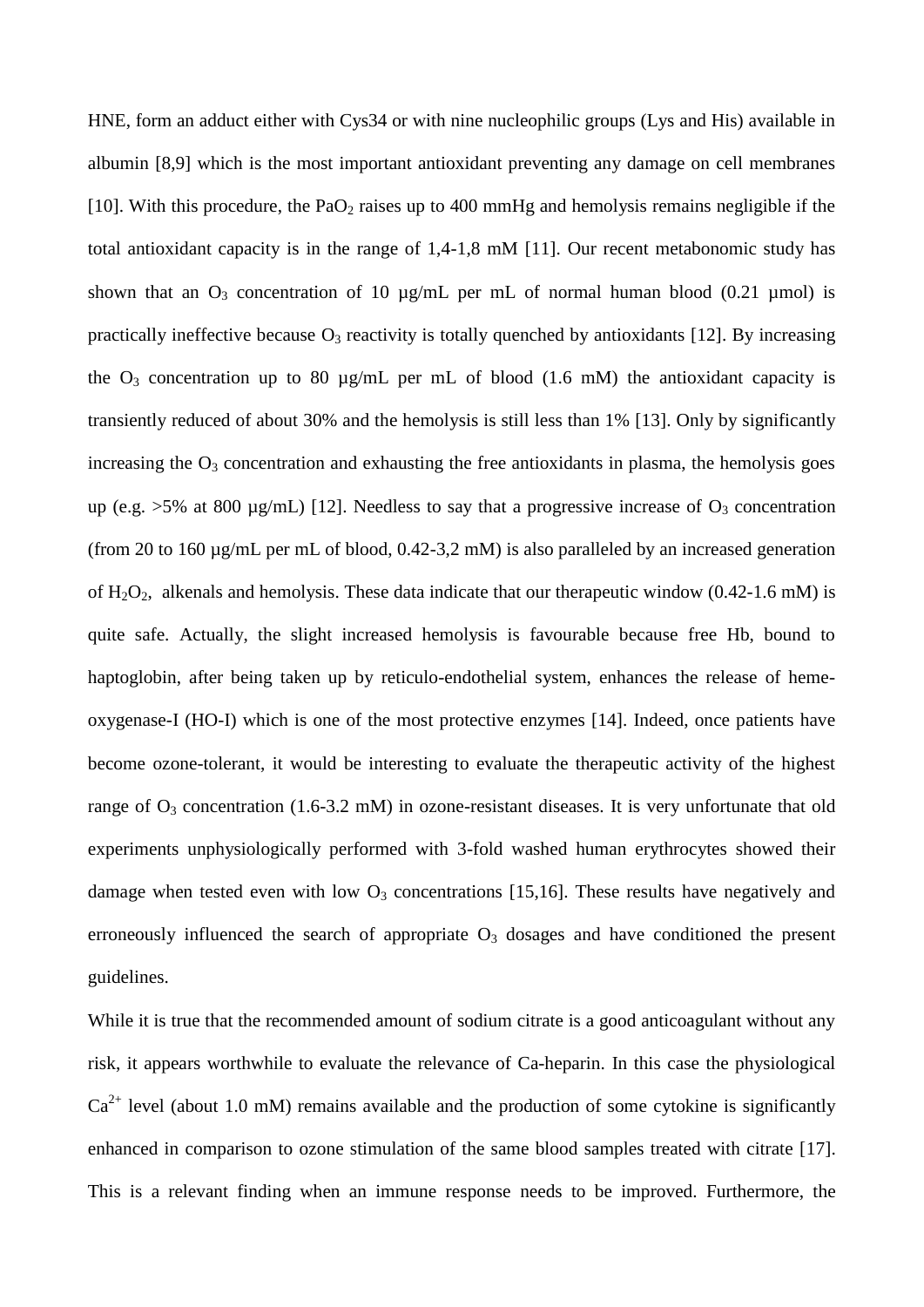experimental addition to blood of 5 up to 25 mM  $Ca^{2+}$  prior to ozonation, further increased proinflammatory cytokine synthesis. Apparently, the acute oxidative stress, by enhancing the plasmatic  $Ca^{2+}$  entrance into the cytoplasm, potentiates the synthesis of cytokines. Therefore, it is felt that, when necessary, the option to use Ca-heparin plus an extra 5 mM  $Ca<sup>2+</sup>$  could be useful in immunesuppressed patients during an infection or after chemo-radiotherapy. Almost needless to say that before using heparin, one MUST evaluate if the patient uses already anticoagulants and does not present dyscoagulation. If not, it is suggested not to use more than 20 IU heparin per mL of blood and  $O_3$  concentrations above 40  $\mu$ g/mL gas per mL of blood because Ca-heparin enhances platelet aggregation [18].

After this methodological digression, the question is: how many ozonetherapists perform the correct M-O3-AHT in 500 mL glass bottles? In Italy and likely in other Countries the real situation is worrisome because until recently some ozonetherapists were still using PVC bags idoneous only for the blood bank. PVC bags should never come in contact with  $O_3$  because, as it was demonstrated [13] they release phthalates and plastic microparticles (2-25 µm size) into the ozonated blood. In fact, their use for M-O<sub>3</sub>-AHT has been prohibited by the Italian Ministry of Health since 2002. As a bad example, they are still used in Turkey by some physicians but it is hoped that they will be substituted by glass or polypropylene bottles. Unfortunately, there is an anarchical trend because every ozonetherapist decides on his own irrespective of guidelines. Moreover, since Russians have publicized the use of ozonated saline in substitution of  $M-O_3-AHT$ , this approach is being used in other Countries because it is very cheap, quick to perform and as it will be discussed (Section 4) dangerous or scarcely effective.

The most recent guidelines are those published by ISCO3 [5]. On the basis of different advices,  $O_3$ concentration, volume of gas and schedules have been reviewed even though there was not 100% agreement. On the whole,  $O_3$  concentrations have been slightly increased in comparison with the Hansler Ozonosan guidelines which, in some cases, use extremely low  $O_3$  concentrations. It must be said that this line of thought is not supported by the results of controlled and extensive clinical trials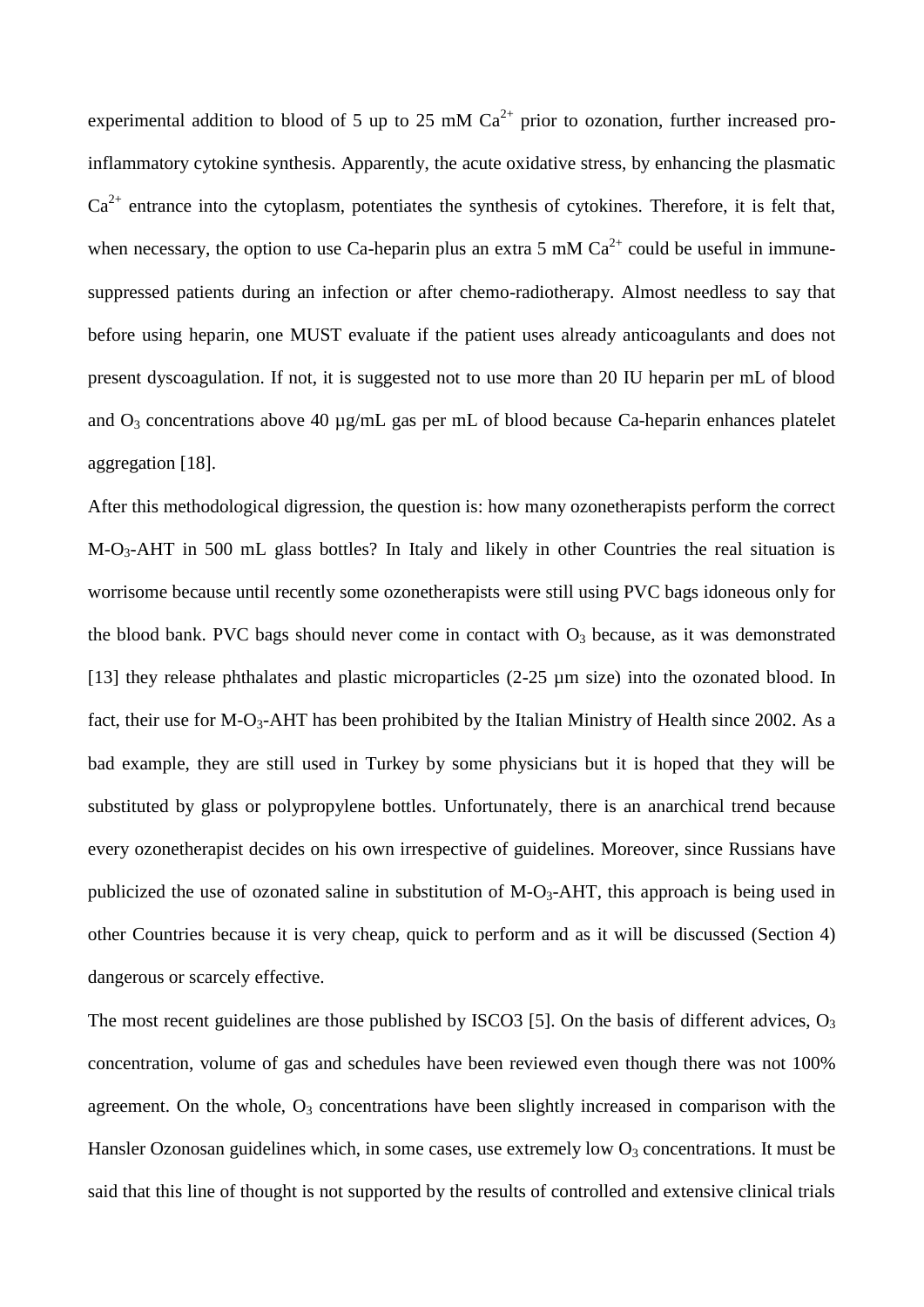but rather by ozonetherapists' practical experience. Even the present guidelines are not fool-proof and, on the basis of new data, they will need to be revised. Owing to the complexity of the biochemical events elicited by ozone firstly on blood "ex vivo" and then after the infusion by the organism, the use of a fixed dosage is a nonsense because different diseases, different disease's stages and different patients need a personalized approach. The most sensible advice is "to start low and go slow" especially when the practitioner cannot measure the initial total antioxidant capacity of each patient [5]. If the patients at the next session reports a feeling of wellness, the  $O_3$  dosage can be slowly and progressively increased. On the other hand, if he reports to have felt tired and sleepy, it is advisable to use a lower  $O_3$  dose. The reason is that it is impossible to foresee how different patients will respond against the acute, although calibrated, oxidative stress imposed by the ozone action. This depends entirely by the disease stage, the age and gender and obviously every patient has a different capacity to react towards an acute homeostatic change. In some patients, this way of thinking allows to increase the  $O_3$  dose up to maximum of the therapeutic window (20-80 µg/mL of gas per mL of blood, 0,42-1,68 mM) because it means that the patient is able to continuously upregulate his antioxidant system. Moreover, to date it is not yet known which may be the optimal, if any,  $O_3$  concentration to elicit T-lymphocyte regulatory cells in autoimmune diseases. It has been supposed, but not yet discovered, if high concentrations, hence a plus of alkenals reaching the bone marrow, may stimulate the release of staminal cells, which would be useful to regenerate infarcted tissues.

# **4) A few of the present methodologies are of doubtful value and may be dangerous or ineffective.**

There is no doubt that the most critical disadvantages of the  $M-O_3$ -AHT are twofold: the first is that, in most cases, the patient must go to the ozonetherapist's clinic and the second is that each session will last about 30 min. Unfortunately, so far, as it happens for most of the orthodox drugs, a valid substitute to be simply used at the patient's home has not been provided. As a consequence in the Russian Federation and at Cuba hospitals (their Health Authorities allow to use ozone therapy in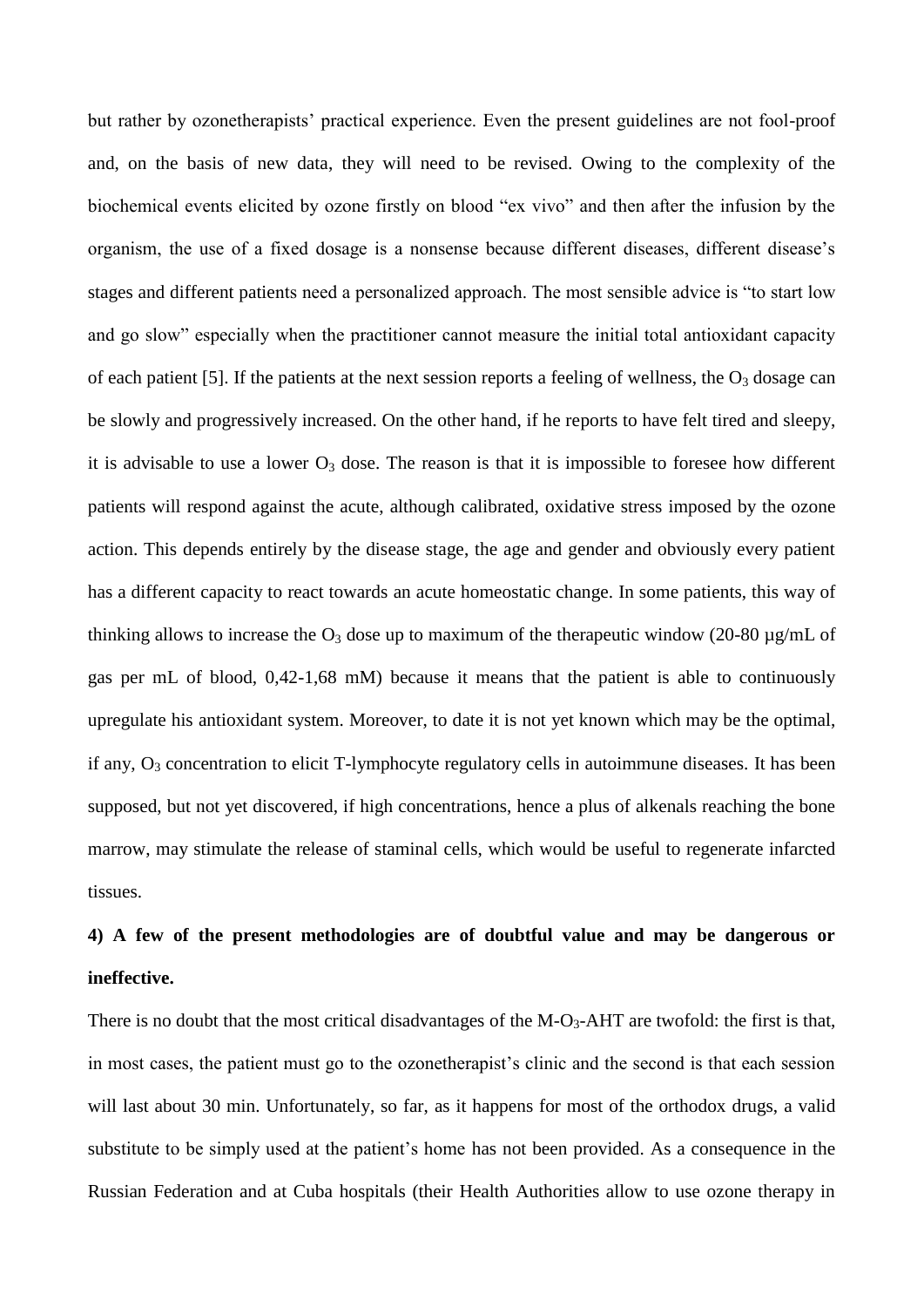public hospitals), where every day they have to treat thousands of patients, it appears impossible to perform  $M-O_3$ -AHT for lack of time and money. Coincidentally, in 1994 was found that the simple physiological saline (0.9% NaCl) could be ozonated by bubbling  $O_3$  (70 µg/mL) in it for 10-15 min [13]. It was tested in ourselves but it procured an initial phlebitis. At that high  $O_3$  concentration  $O_3$ dissolves in the saline, generates  $H_2O_2$  and partly remains in solution. There is also a transient production of some HClO which, although it rapidly decays [19,20], is very irritating. Even if this approach appeared dangerous, Russian chemists, in 1995, decided to use it in patients by ozonating the saline with ONLY 2-3 µg/mL for 20 min. Moreover, early morning they ozonize many bottles, which will be infused into patients with some delay. They claim to have good results in ALL diseases but a comparative analysis with  $M-O_3-AHT$  has never appeared in international peerreviewed journals. In reality, Maslennikov and Gribkova have reported that a 50% decrease of symptoms can be regarded as a reliable improvement [21]. Therefore, there is no real proof that ozonated saline is therapeutically useful although it could exert a placebo effect. The lack of toxicity with 2-3  $\mu$ g/mL of gaseous  $O_3$  mixture is understandable because, at the infusion time, 250 mL of saline may contain only 0.5 mg of residual  $O_3$  and  $H_2O_2$  probably at a concentration as low as 0.01% . Thus both oxidants during the IV infusion will be promptly neutralized by the plasma antioxidants with a lack of biochemical effects. On the contrary,  $M-O<sub>3</sub>-AHT$  on average receives about 8-10 mg  $O_3$  (20-fold higher) and is pharmacologically active. As the infusion of ozonated saline is very cheap, minimal time-consuming than  $M-O_3-AHT$  and quite remunerative for the unscrupulous practitioners, physicians have started to use it also in several Western Countries and it is foreseeable that it will be extensively used in poor Countries, possibly at a dangerous, higher  $O_3$ concentrations. Indeed, Ikonomidis et al. have reported that they maintain the saline solution under a constant flow of  $O_3$  during i.v. infusion but they warned that the maximum amount of  $O_3$  daily administered is usually 4-5 mg and should never exceed 8-10 mg [22]. In their publication they have stated "if we exceed these rates, the over coagulation syndrome starts" and they strongly recommended to perform coagulation tests before starting therapy. These warnings reinforce our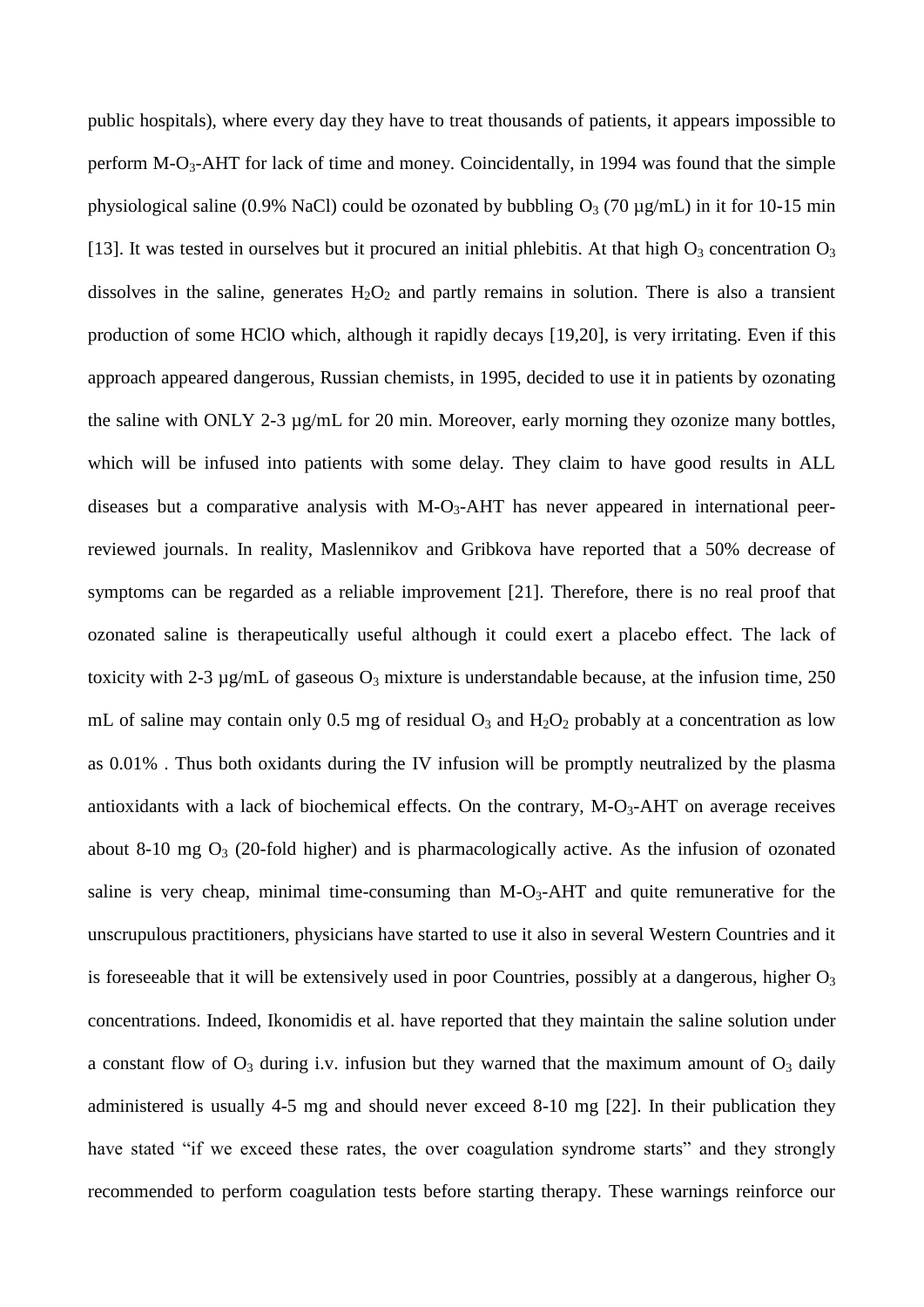preliminary objection to this approach. Moreover Foksinski et al. have detected 8 oxodeoxyguanosine, a typical oxidative DNA damage in lymphocytes of atherosclerotic patients after the infusion of ozonated saline that is a worrisome result never detected after  $M-O_3-AHT$  [23]. It is clear that ozonation of saline is an unstable process because, if it is not promptly infused,  $O_3$ totally decomposes in 60 min and therefore **this preparation does not comply with the pharmacotherapeutic principle, which requires the stability and exact knowledge of the constituents**. Another problem is that commercial ozone generators differ and often they have a variable gas output, i.e. from an output of 1 up to 3-5 L per min and consequently the total amount of O<sup>3</sup> delivered can vary from 1 up to 5-fold. Therefore some ozonetherapists, without a suitable preparation, may risk to intoxicate the patient! Another disturbing factor is that blood flow in the cubital vein varies especially in women with the consequence of an uncertain blood/ $H_2O_2-O_3$ relationship implying a variable bio-oxidation. In conclusion a further diffusion on the use of ozonated saline, although less dangerous than the direct i.v. infusion of  $O_2-O_3$  that some practitioners of naturopathy still perform, does not represent an improvement and in any case it will be never accepted by the FDA or by EU Health Authorities.

Another route of administration of  $O_3$  is the insufflations of  $O_2-O_3$  gaseous mixture into the rectum for treating chronic colitis and fistulae. In 1936, when Dr. Aubourg proposed the procedure [24], this was a reasonable application which it has been now extended to treat all diseases. The insufflations of a volume of 200-300 mL of gas into the rectum-colon at  $O_3$  concentration ranging from 5 to no more than 35 µg/mL can be precisely done but it remains unpredictable the effective  $O_3$  dose because of a possible flatulence and the presence of a more or less abundant luminal content. Thus, it is obvious to predict that a significant fraction of the dose will be neutralized by fecal material. The residual  $O_3$  dose will dissolve and be neutralized into the layer composed of glycocalix and mucoproteins covering the mucosa.  $O_3$  will instantly and fully reacts with these compounds but only a LOPs fraction will be absorbed with  $O<sub>2</sub>$  by the mucosa. Indeed, in well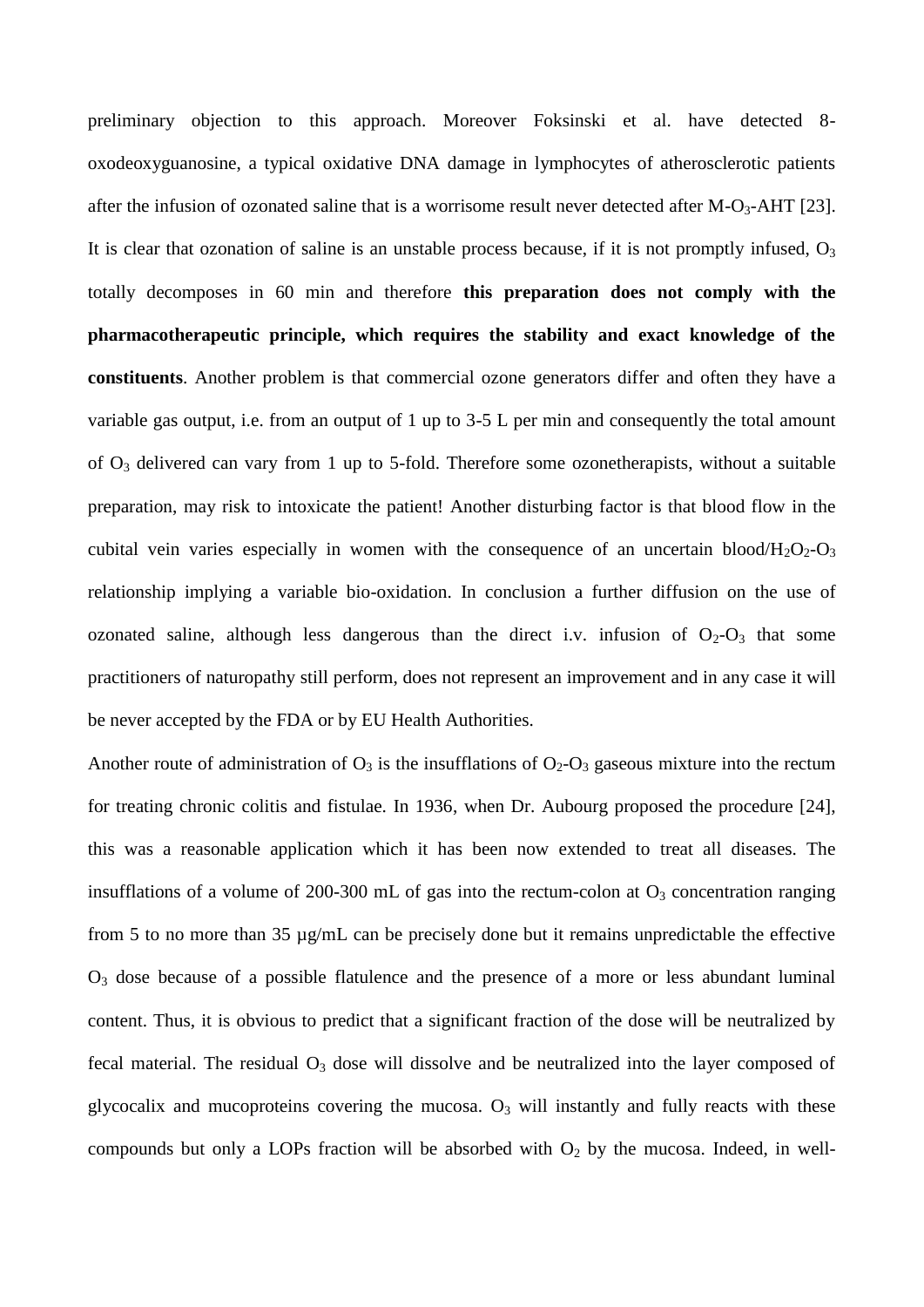controlled rabbit experiments a transient presence of LOPs was shown in the portal vein [25], but obviously the real therapeutic effect on vascular diseases, diabetes and cancer remains uncertain.

Once again, while in Western Countries many patients object this route, at Cuba they have thousands of patients to be treated every day and they have adopted this rapid, inexpensive procedure in all patients always administering 200 mL  $O_2-O_3$  mixture with the excessive  $O_3$ concentration of 50  $\mu$ g/mL (O<sub>3</sub> dose: 10 mg). Firstly, the O<sub>3</sub> concentration is too high and during prolonged use may be mutagenic; secondly, this route, being so uncertain, should not be used in controlled clinical trials. Indeed, it seems that in only twenty days that dosage could cure (?) the diabetic foot in a number of patients treated with rectal ozone and topical ozonated oil [26].

## **5) The constant need to teach the most correct procedures to the ozonetherapists**

This is absolutely essential and if Western Health Authorities one day will start to consider ozone therapy as a valid approach, the first requirement for a physician is to have profitably followed a theoretical and practical course of at least three days at the University level. Today, at least in Italy, conscientious physicians are keen to learn all the basic information about ozone and its mechanisms of action. This is the only way to fully understand the chemical and biological problems and become able to calibrate the therapy for different diseases and patients. Regretfully, there are also a few unscrupulous physicians, who practice ozone therapy just pushing the setting knobs of an ozone generator. They will use ozonated saline mostly for performing the illicit doping in naïve athletes or they may harm patients and further discredit this approach. Annual congresses, or refreshing brief courses would be equally useful. Obviously, even expert practitioners can make useful information but they remain anecdotal and untrusty because it remains uncertain the reliability of their ozone generators, hence real  $O_3$  dosages. Often they frequently combine ozone therapy with other therapies and therefore they cannot perform a clinical trial.

**6) Unless randomized and well controlled clinical trials in vascular diseases and age-related macular degeneration (ARMD) dry form are performed, ozone therapy will remain in limbo.**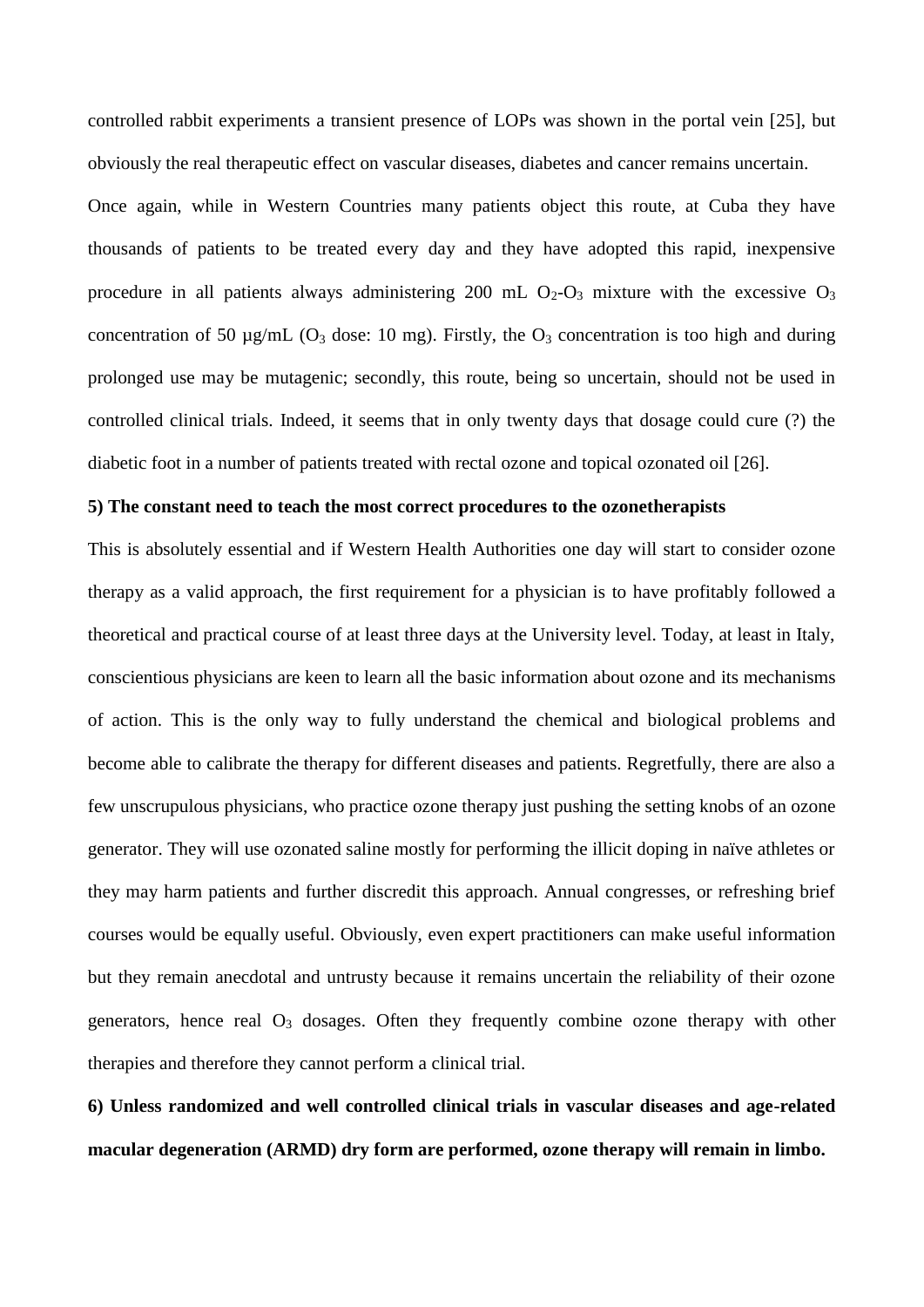Official medicine correctly requires that any new medical procedure undergoes a rigorous control versus the gold standard according to the Helsinki regulations. During the last decade, in spite of having prepared several protocols, we could perform only one trial in PAD patients (III and IV stages) by using the extravascular blood circulation against  $O_2-O_3$  (EBOO) because the expensive gas-exchange devices had been donated [27]. In such a case, the methodology is far more complex than M-O<sub>3</sub>-AHT and only a small number of patients could be evaluated for a too short time. Nonetheless clinical results showed a clear improvement of patients treated with EBOO in comparison to the gold standard (Iloprost infusion).

The basic concept is to have two arms: one is the control patients, who are treated with the optimized orthodox therapy (not always curative), while the other arm (including an equal and comparable number of patients) treated with the same orthodox therapy plus  $M-O<sub>3</sub>-AHT$  should markedly improve the outcome. On the basis of preliminary data, a minimal number of  $30 + 30$ patients should be enough to yield a statistically significant result if ozone therapy is truly effective. The problem are two-fold: one is to obtain the permission of the Ethical Committee and the second is to find support for paying insurance and other expensive costs. Priority must be given to diseases most suitable to be treated with ozone therapy.

a) Vascular diseases such as stroke, chronic heart failure (CHF) and peripheral obstructive arterial disease (POAD). All together they represent the first cause of death;

b) Degenerative-ischemic disease as the atrophic (dry) form of age-related macular degeneration (dry-ARMD). This is far more frequent than the exudative form and it is very debilitating;

c) Chronic obstructive pulmonary disease (COPD), which is the fourth cause of death. Please note that b) and c) represent a serious social-economic problem;

d) Diabetes with its various manifestations [28]. The present "epidemic" diabetes with so many awful complications is a disease requiring great attention and certainly cannot be cured in 20 days [26];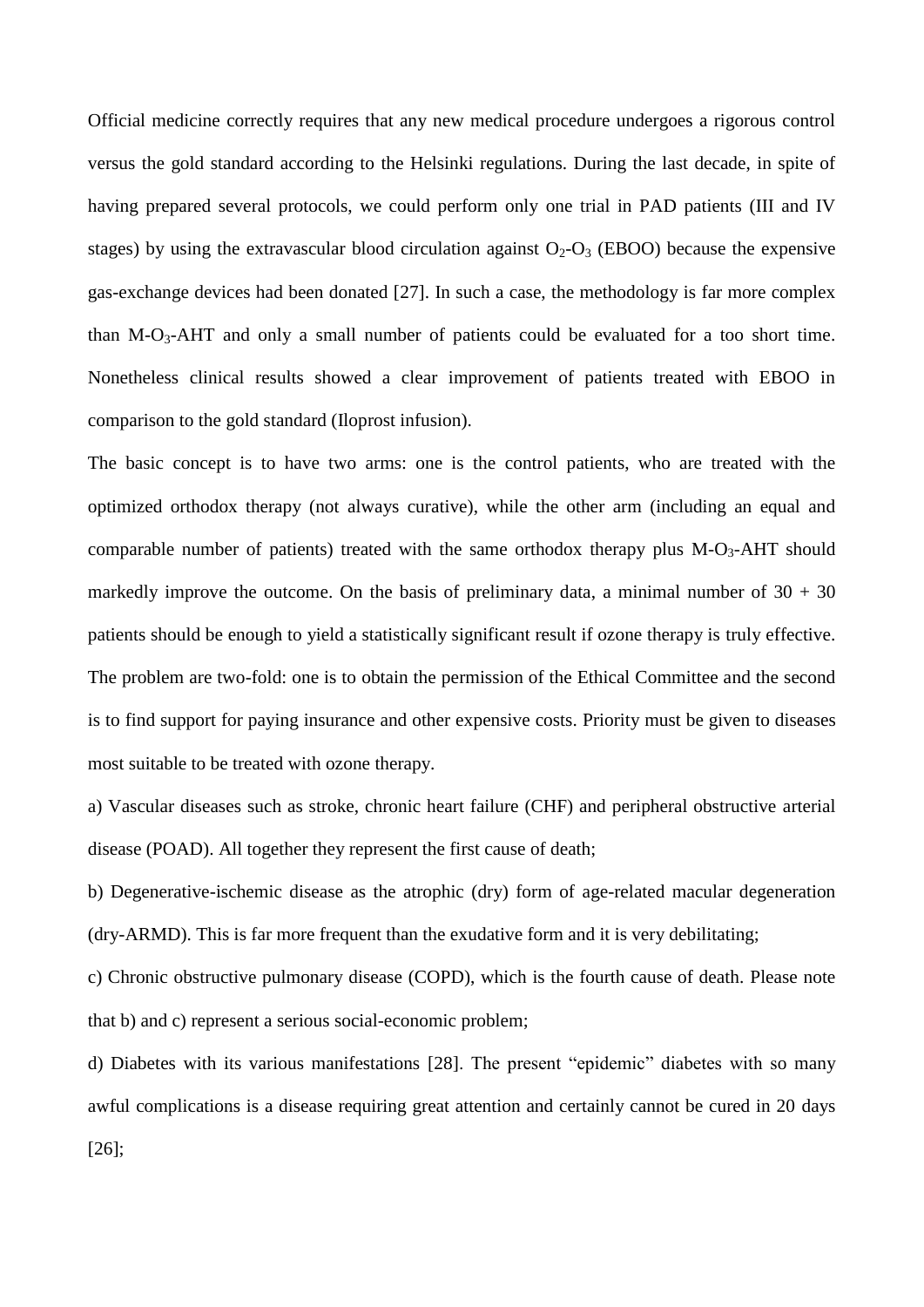e) Muscular-skeletal pathology. Within this broad area, it is felt that an appropriate metanalysis study showing the brilliant results achieved in hernial disc is most likely to already demonstrate an excellent results able to boost up the ozone as a therapeutic agent.

Finally there are several other pathologies such as chronic infectious diseases (HIV-AIDS, chronic hepatitis, TBC), cancer, degenerative diseases where ozonetherapy may be useful as a supportive therapy but unable on its own to cure the pathology. This aspect will be considered later on.

The "stroke" protocol, in our mind, is the most urgent and it has great possibilities to be successful. Moreover about 80% of patients with stroke, who arrive later than 4.5 hours at the stroke unit since the initial symptoms are NOT eligible for trombolysis and therefore can only be treated with traditional medications. The result is poor because mortality, morbidity and disability increase very much. Thus this 80% of patients, almost abandoned by official medicine, could also be treated with M-O3-AHT, twice daily for at least ten days and from preliminary results they are likely to markedly improve beyond the best imagination. If this result can be demonstrated and published in one of the best medical journals, ozone therapy will receive great attention. A multicenter trial would be very useful because, by using the same protocol, the value of the results can be enhanced.

After two decades of work in ozone therapy, in spite of the fact that the basic mechanisms of action of ozone in biological fluids have been clarified, orthodox medicine remains skeptical about its medical value and, with the exception of Cubans and Russian Health Authorities, it tends to ostracize this approach in public hospitals. The FDA, the USA regulatory agent, continues to predicate that ozone should not be used as a therapeutic agent. To date, the European Medicines Agency (EMA) and the Therapeutic Goods Administration of Australia have also not approved any form of ozone therapy.

## CONCLUDING REMARKS

This paper may be found provocative but the aim is to underscore the problems discussed in the previous sections plaguing ozone therapy. Some are intrinsic in the methods but several others have been created by unscrupulous ozonetherapists, not to mention that nobody acts as a sponsor of our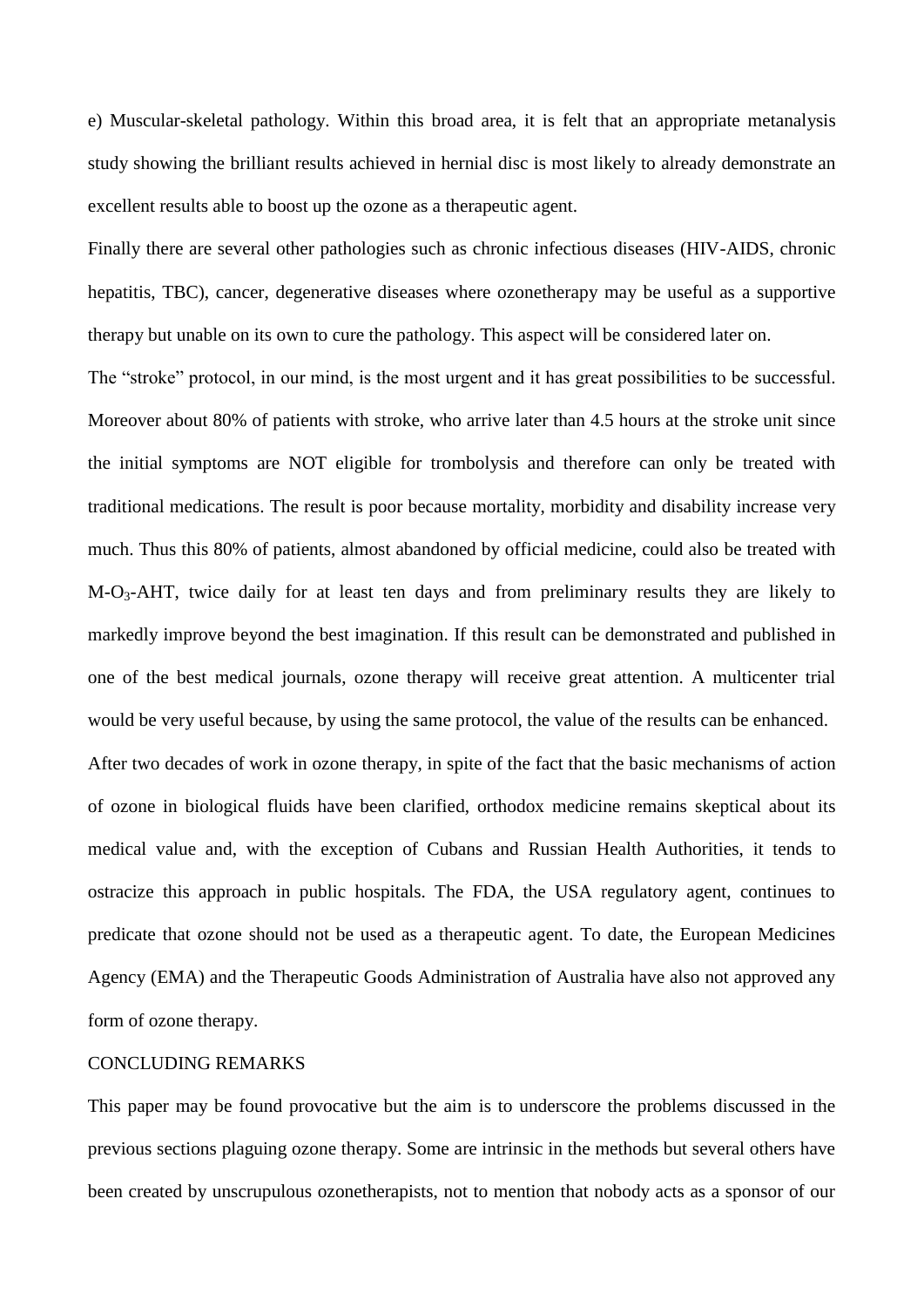research and all the time both official medicine and Health Authorities ostracize our efforts. Consequently, it appeared worthwhile to call the attention of all ozonetherapists in the attempt to correct our mistakes and in order to improve and above all to show the value of ozone therapy in some diseases. This is difficult because it requires knowledge, fundings and good will but in our opinion it is the only solution. At the moment we are still at a cross-road and is up to us decide if we will enter the main road or we will prefer to remain in a blind alley. Our recent review entitled "The ozone paradox: ozone is a strong oxidant as well as a medical drug" has emphasized the dualistic effect of this gas [6]. Everyone knows that ozone is a toxic gas but it remains to us to show its validity and safety as a therapeutic agent.

## **ACKNOWLEDGMENTS**

We are very grateful to acknowledge the help of ISCO3 legal advisor, Roberto Quintero, in preparing Table 1.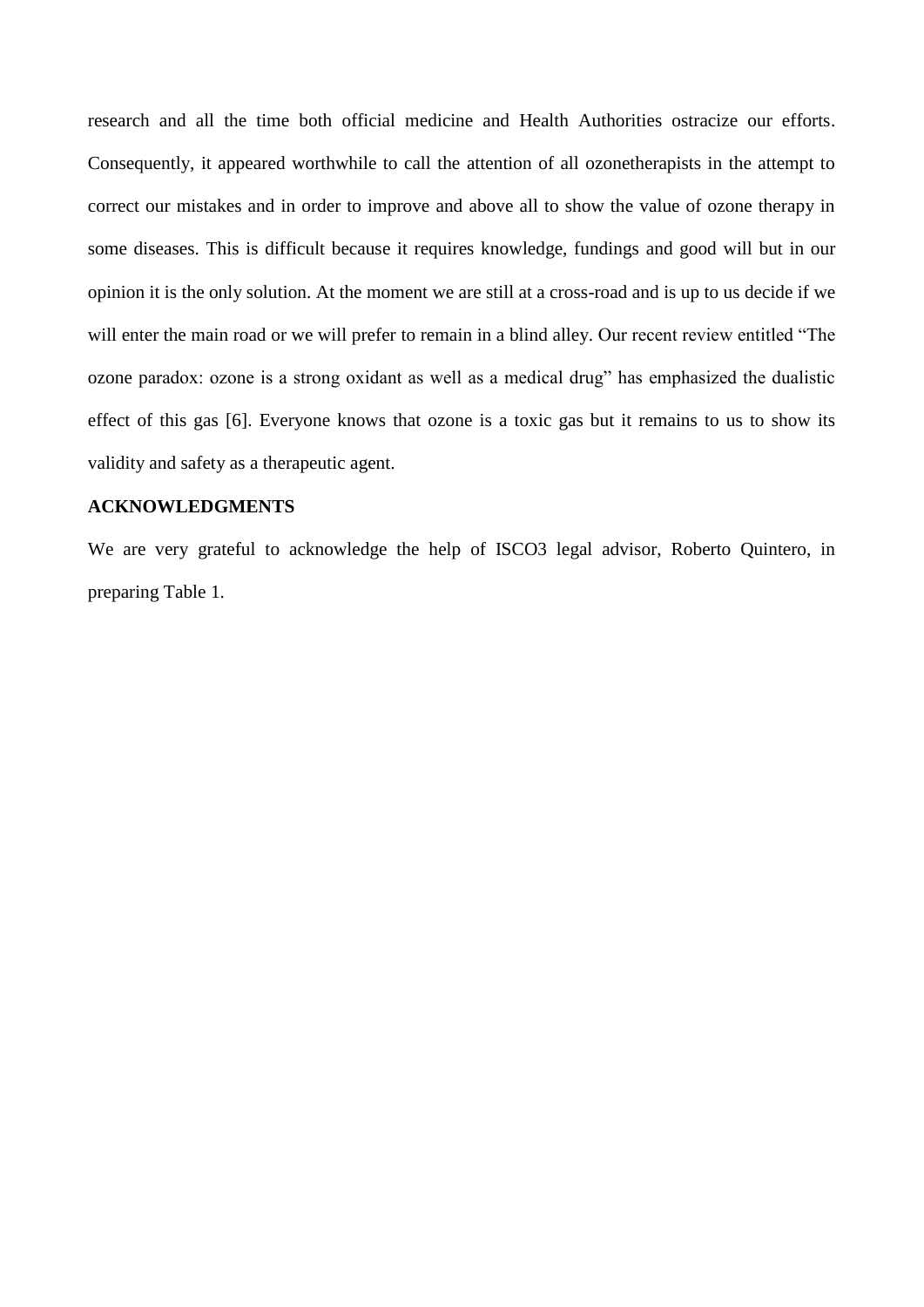## **References**

1. Andreula CF, Simonetti L, de Santis F, Agati R, Ricci R, Leonardi M. Minimally invasive oxygen-ozone therapy for lumbar disk herniation. Am J Neuroradiol. 2003; 24: 996-1000.

2. Bocci V. Ozone. A new medical drug*.* Dordrecht, The Netherlands: Springer; 2011.

3. German Medical Association of Ozone Application in Prevention and Therapy. Guidelines for the Use of Ozone in Medicine.

http://www.ozonosan.eu/images/upload/File/Guidelines%200309.pdf (last access: March 10 2011).

4. Diadori A, Bocci V. Ossigeno-ozonoterapia per auto emotrasfusione in campo oftalmologico. In Linee-guida in ozonoterapia, Ceccherelli F and Giron G Eds, Edizioni Libreria Cortina, Turin, Italy, 2003.

5. International Scientific Committee of Ozonetherapy. Madrid declaration on ozone therapy. http://www.aepromo.org/declaracion\_madrid/Madrid\_declaration.pdf (last access: March 10 2011). 6. Bocci V, Borrelli E, Travagli V, Zanardi I. The ozone paradox: ozone is a strong oxidant as well as a medical drug. Med Res Rev. 2009; 29: 646-682.

7. Pryor WA. Mechanisms of radical formation from reactions of ozone with target molecules in the lung. Free Radic Biol Med. 1994; 17: 451-465.

8. Aldini G, Gamberoni L, Orioli M, et al. Mass spectrometric characterization of covalent modification of human serum albumin by 4-hydroxy-trans-2-nonenal. J Mass Spectrom. 2006, 41: 1149-1161.

9. Aldini G, Vistoli G, Regazzoni L, et al. Albumin is the main nucleophilic target of human plasma: a protective role against pro-atherogenic electrophilic reactive carbonyl species? Chem Res Toxicol. 2008, 21: 824-835.

10. Travagli V, Zanardi I, Silvietti A, Bocci V. A physicochemical investigation on the effects of ozone on blood. Int J Biol Macromol. 2007; 41: 504-511.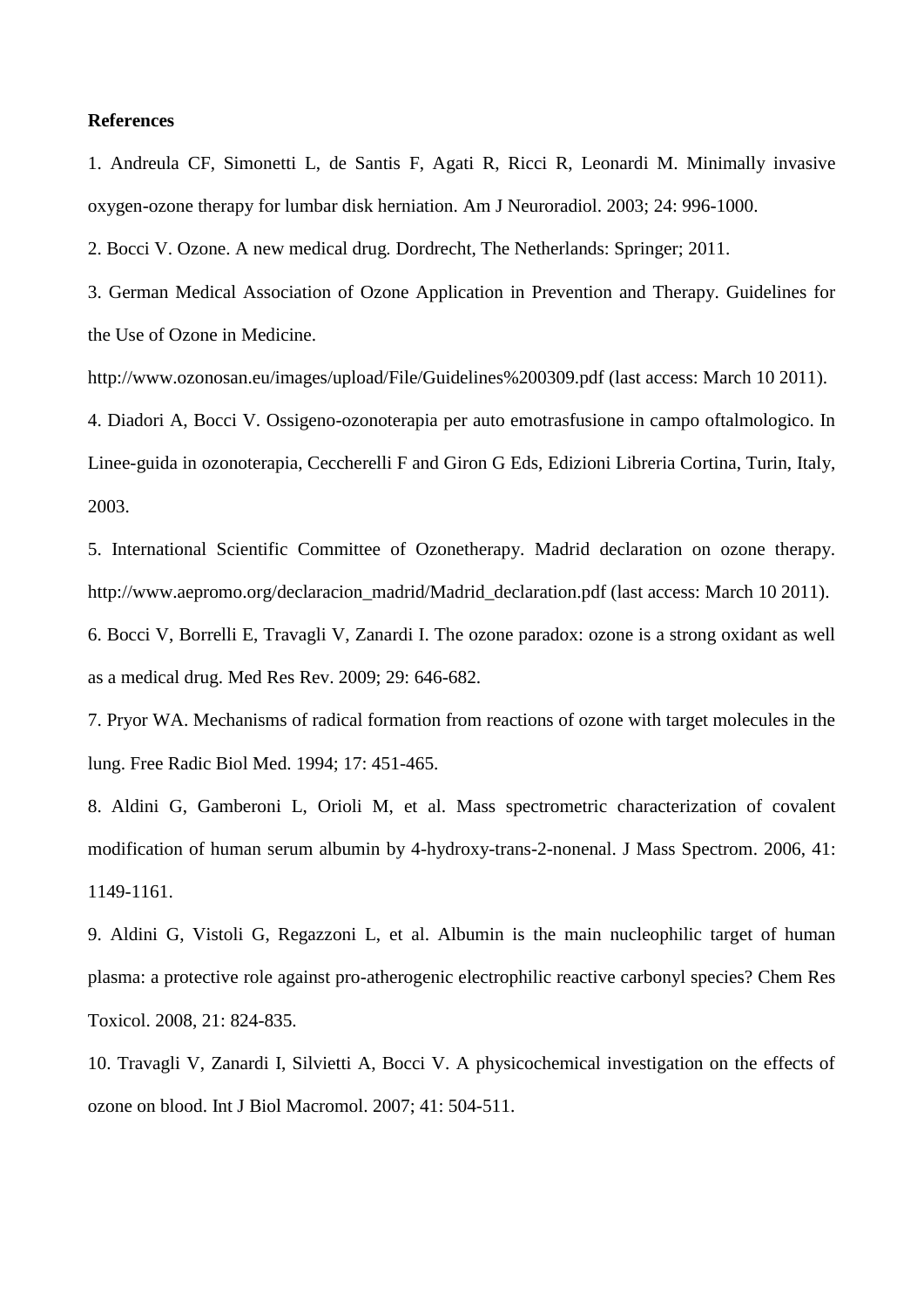11. Miller NJ, Rice-Evans C, Davies MJ, Gopinathan V, Milner A. A novel method for measuring antioxidant capacity and its application to monitoring the antioxidant status in premature neonates. Clin Sci. 1993; 84: 407-412.

12. Travagli V, Zanardi I, Bernini P, Nepi S, Tenori L, Bocci V. Effects of ozone blood treatment on the metabolite profile of human blood. Int J Toxicol. 2010; 29: 165-174.

13. Bocci V: Oxygen-ozone therapy: a critical evaluation. Dordrecht, The Netherlands: Kluwer Academic Publisher; 2002.

14. Bocci V, Aldinucci C, Mosci F, Carraro F, Valacchi G. Ozonation of human blood induces a remarkable upregulation of heme oxygenase-1 and heat stress protein-70. Mediators Inflamm. 2007; 2007: 26785.

15. Goldstein BD, Balchum OJ. Effect of ozone on lipid peroxidation in the red blood cell. Exp Biol Med. 1967; 126: 356-358.

16. Freeman BA, Miller BE, Mudd JB. Reaction of ozone with human erytrocytes. In: Assessing toxic effects of environmental pollutants, eds Lee SD, Mudd JB, Ann Arbor, MI: Ann Arbor Science Publisher, 1979: 151-71.

17. Bocci V, Luzzi E, Corradeschi F, Paulesu L, Di Stefano A. Studies on the biological effects of ozone: 3. An attempt to define conditions for optimal induction of cytokines. Lymphokine Cytokine Res. 1993; 12: 121-126.

18. Bocci V, Valacchi G, Rossi R, et al. Studies on the biological effects of ozone: 9. Effects of ozone on human platelets. Platelets. 1999; 10: 110-116.

19. Razumovskii SD, Korovina GV, Grinevich TV. Mechanism of the first step of ozone decomposition in aqueous solutions of sodium chloride in view of new data on the composition of reaction products. Dokl Phys Chem. 2010; 434: 163-165.

20. Razumovskii SD, Konstantinova ML, Grinevich TV, Korovina GV, Zaitseva VY. Mechanism and kinetics of the reaction of ozone with sodium chloride in aqueous solutions. Kinet Catal. 2010; 51: 492-496.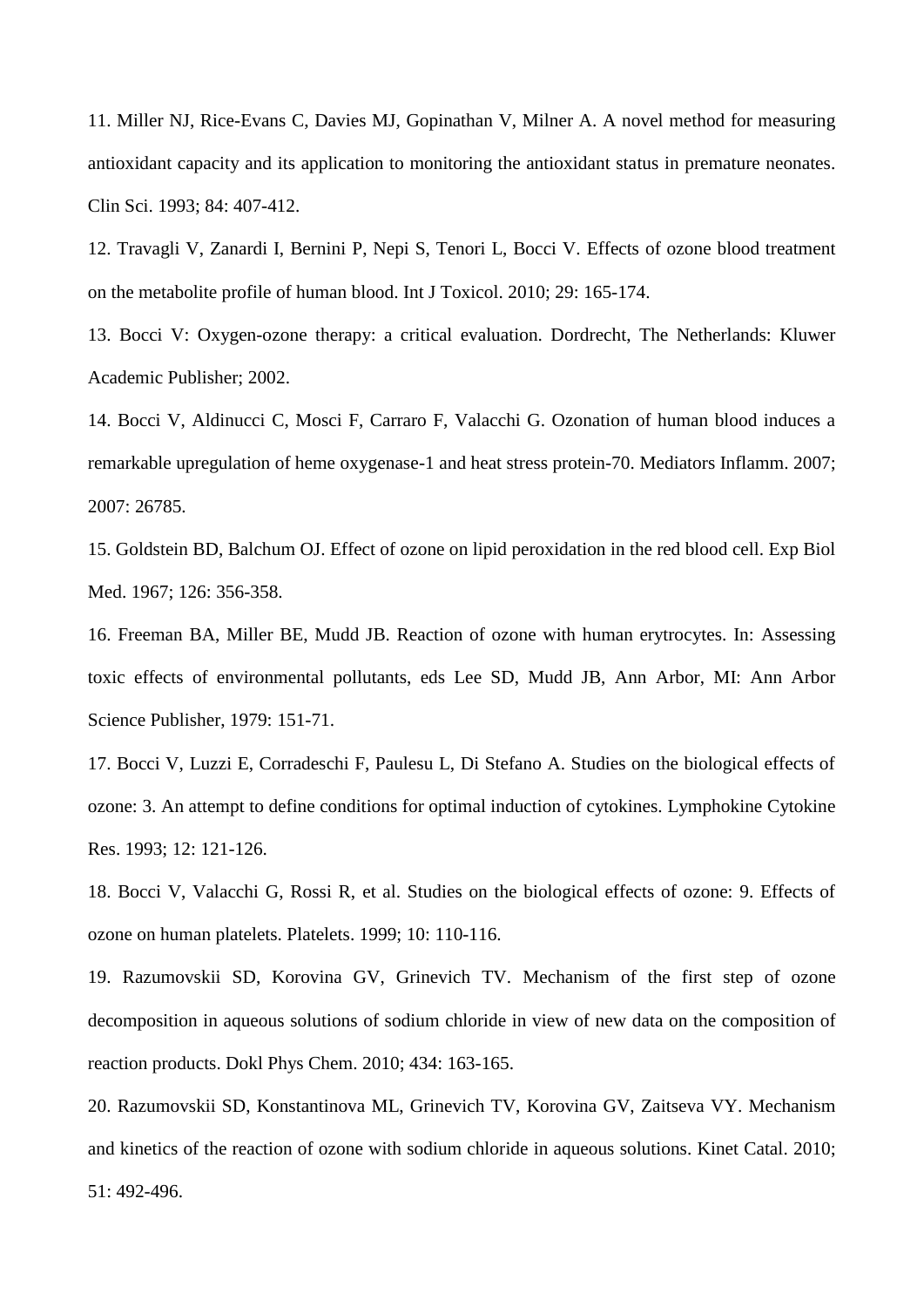21. VII National Congress of Oxygen-Ozone Therapy, 28th and 29th of November in Medina del Campo (Valladolid), Spain. Available at: http://ozonetherapy.dtn.ru/books\_eng.htm

22. Ikonomidis S, Tsaousis P, Fyntanis A, Iliakis EM. New data regarding the use of oxidative stress (ozone therapy) in the former Soviet Union Countries. Rivista Italiana di Ossigeno-Ozonoterapia. 2005; 4: 40-43.

23. Foksinski M, Bialkowski K, Skiba M, Ponikowska I, Szmurlo W, Olinski R. Evaluation of 8 oxodeoxyguanosine, typical oxidative DNA damage, in lymphocytes of ozone-treated arteriosclerotic patients. Mutat Res. 1999; 438: 23-27.

24. Aubourg P. Ozon in der Chirurgie. Mem Acad Chir. 1940; 65: 1183-1192.

25. Bocci V, Borrelli E, Corradeschi F, Valacchi G. Systemic effects after colorectal insufflations of oxygen-ozone in rabbits. Int J Med Bio Environ. 2000; 28: 109-113.

26. Martínez-Sánchez G, Al-Dalain SM, Menéndez S, et al. Therapeutic efficacy of ozone in patients with diabetic foot. Eur J Pharmacol. 2005; 523: 151-161.

27. Di Paolo N, Bocci V, Salvo DP, et al. Extracorporeal blood oxygenation and ozonation (EBOO): a controlled trial in patients with peripheral artery disease. Int J Artif Organs. 2005; 28: 1039-1050.

28. Bocci V, Zanardi I, Huijberts MSP, Travagli V. Diabetes and chronic oxidative stress. A perspective based on the possible usefulness of ozone therapy. Diab Metab Syndr Clin Res Rev., in press.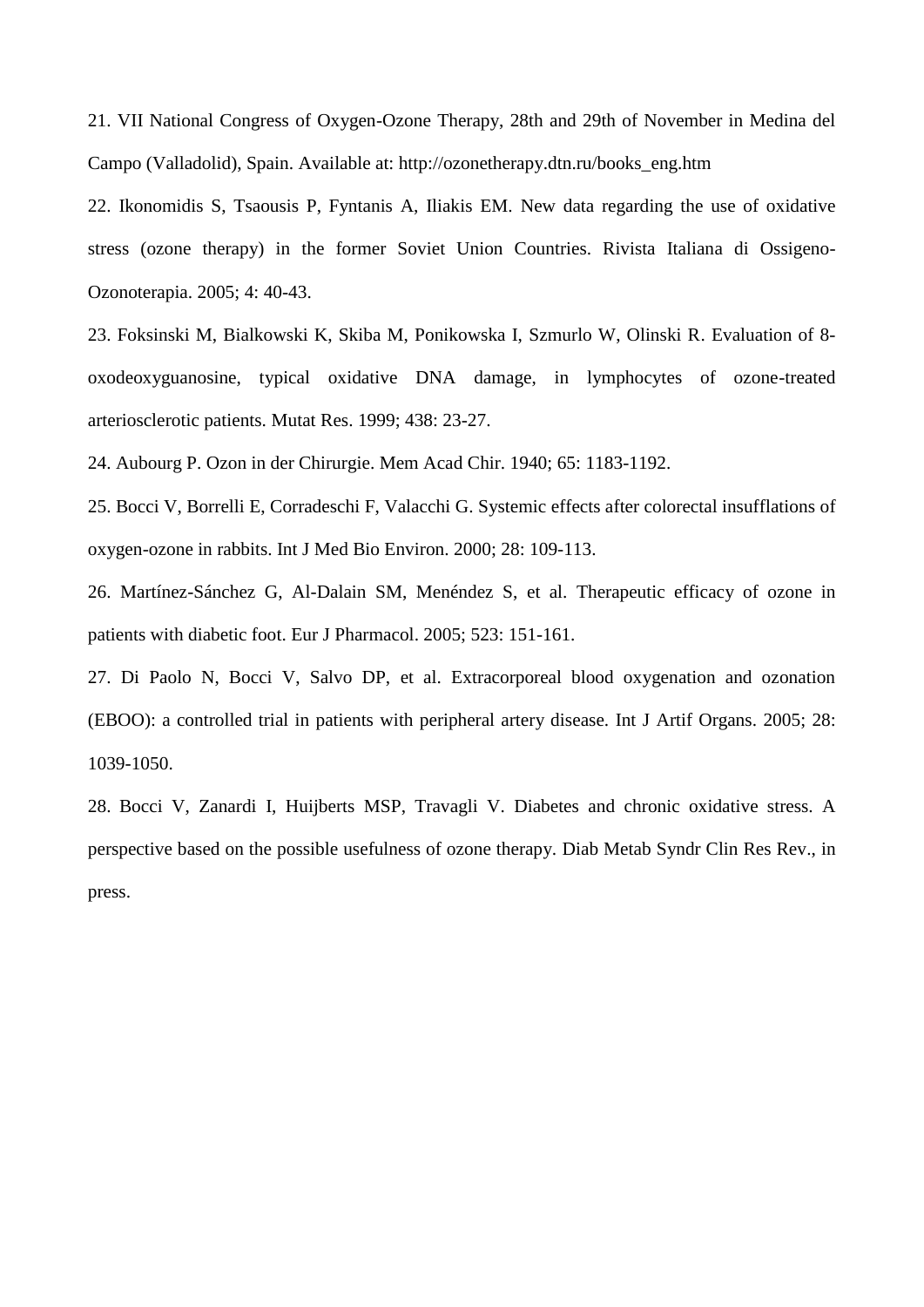**Table 1- Countries where ozone therapy is performed, list of Ozone Therapy National Associations, and estimated number of ozone therapists.**

|                       |                                                                                                                                                                            | <b>Physicians</b>               |
|-----------------------|----------------------------------------------------------------------------------------------------------------------------------------------------------------------------|---------------------------------|
| <b>Countries</b>      | <b>National Associations of Ozone Therapy</b>                                                                                                                              | presumed<br>number <sup>b</sup> |
| Argentina             | (1) Argentine Association of Ozone (ADELO).<br>(2) Argentine Medical Association of Oxygen Ozone Therapy<br>(AMAOO)<br>(3) Inter American Society of Oxygen Ozone (SICOOT) | 167                             |
| Austria               | Ozone Therapists Interest Group                                                                                                                                            | 30                              |
| <b>Belarus</b>        | <b>Belarus Association of Ozone Therapists</b>                                                                                                                             |                                 |
| <b>Brazil</b>         | Brazilian Association of Ozonetherapy (ABOZ)                                                                                                                               | 200                             |
| Canada                |                                                                                                                                                                            | 50                              |
| China                 | Chinese Chapter of Ozone Society of the World Society of Pain<br>Clinicians                                                                                                | 5.000                           |
| Costa Rica            |                                                                                                                                                                            | 5                               |
| Cuba                  | Ozone Research Center <sup>a</sup>                                                                                                                                         | 500                             |
| Dominican<br>Republic | Dominican Association of Ozone Therapy                                                                                                                                     | 42                              |
| Ecuador               | Ecuadorian Society of Ozone Therapy                                                                                                                                        | 20                              |
| Egypt                 | Egyptian Medical Society for Ozonetherapy and Complementary<br><b>Medicine Development</b>                                                                                 | 200                             |
| Finland               | No association                                                                                                                                                             | 6                               |
| France                |                                                                                                                                                                            | 15                              |
| Georgia               | Georgian Association of Ozone Therapists                                                                                                                                   |                                 |
| Germany               | German Medical Society for the Use of Ozone in Prevention and<br>Therapy                                                                                                   | 11.000                          |
| Greece                | Greek Scientific Association of Oxygen - Ozone Therapy                                                                                                                     | 100                             |
| Israel                |                                                                                                                                                                            | $\mathbf{2}$                    |
| Italy                 | (1) Italian Federation of Oxygen Ozone Therapy (FIO).<br>(2) Scientific Society of Oxygen Ozone Therapy (SIOOT).                                                           | 3.000                           |
| India                 |                                                                                                                                                                            | 100                             |
| Japan                 | (1) Japan Research Association for Medical & Hygienic Use of Ozone.<br>(2) Japanese Society of Oxidative Medicine.                                                         | 50                              |
| Lithuania             | Lithuanian Association of Ozone Therapists                                                                                                                                 |                                 |
| Moldavia              | Moldavian Association of Ozone Therapists                                                                                                                                  |                                 |
| Mexico                | Mexican Association of Ozone Therapy                                                                                                                                       | 650                             |
| Romania               | Scientific Romanian Association of Ozone Therapy                                                                                                                           | 20                              |
| Russia                | <b>Russian Association of Ozone Therapy</b>                                                                                                                                | 3.500                           |